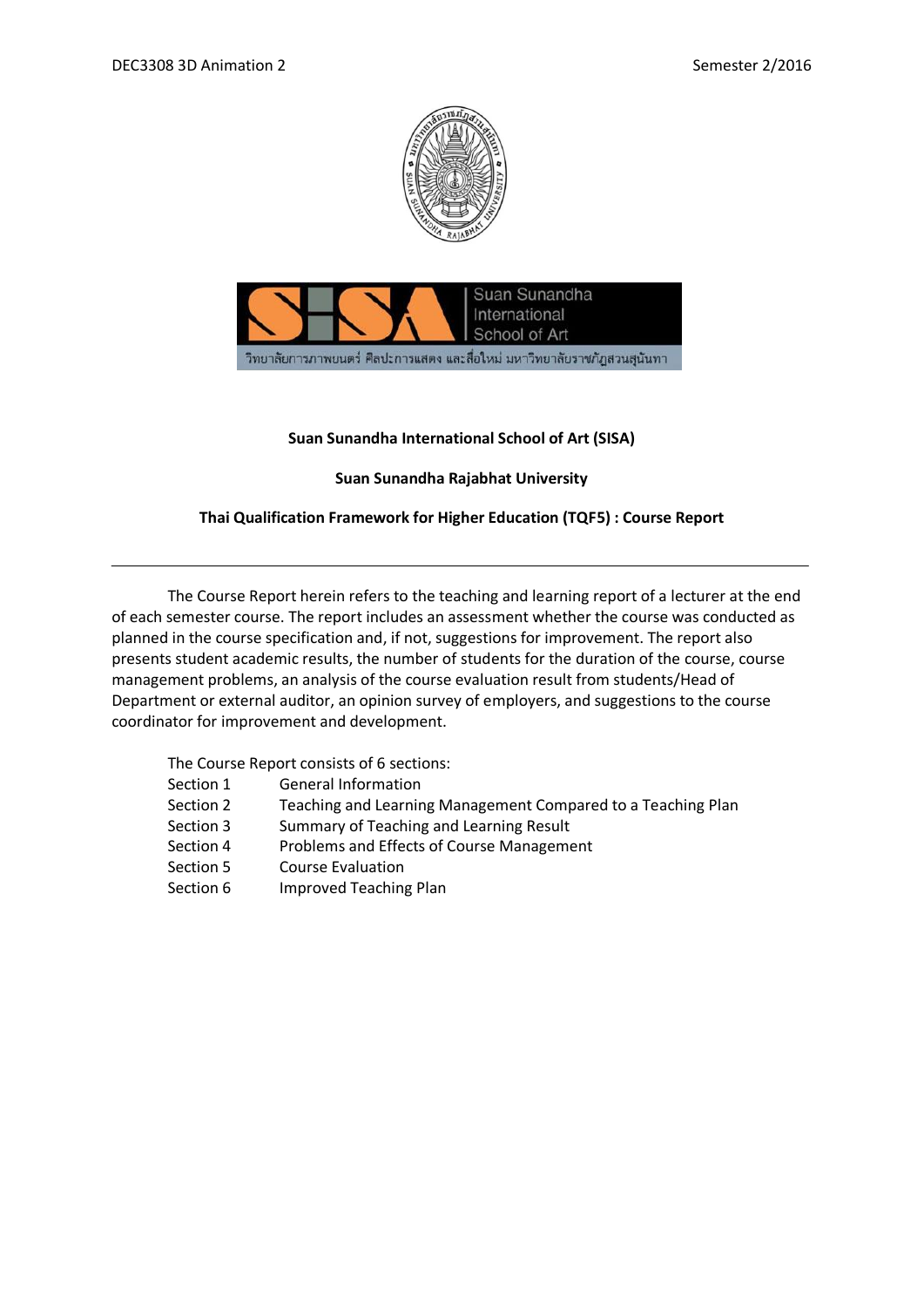## **Course Report**

| Name of Institution       | : Suan Sunandha Rajabhat University                |
|---------------------------|----------------------------------------------------|
| Campus/Faculty/Department | : Suan Sunandha International School of Art (SISA) |

### **Section 1: General Information**

| Course title and code                                                    | : DEC3308 3D Animation 2                                                                                 |
|--------------------------------------------------------------------------|----------------------------------------------------------------------------------------------------------|
| Pre-requisite                                                            | : None                                                                                                   |
| Responsible faculty, lecturer, and section : Mr. Chatchavanon Sundravipa |                                                                                                          |
| Course semester/academic year                                            | : Semester 2/2015                                                                                        |
| Place of study                                                           | : Suan Sunandha International School of Art (SISA),<br>Room: 81/81313, Suan Sunandha Rajabhat University |

## **Section 2: Teaching and Learning Management Compared to a Teaching Plan**

1. Report of a planned teaching hours compared to an actual teaching hours

Specify teaching topics, teaching hours according to the plan, and actual teaching hours. If the actual teaching hours are different from the plan by more than 25%, specify the reasons.

| No.            | <b>Teaching Topics</b>                                       | <b>Planned</b><br><b>Hours</b> | Actual<br><b>Hours</b> | If planned<br>teaching hours<br>differs from<br>actual teaching<br>hours more than<br>25%, specify<br>reasons. |
|----------------|--------------------------------------------------------------|--------------------------------|------------------------|----------------------------------------------------------------------------------------------------------------|
| $\mathbf{1}$   | - Course Orientation<br>- Introduction for 3D dynamic system | 3                              | 3                      |                                                                                                                |
| $\overline{2}$ | - Hair dynamic system                                        | 3                              | 3                      |                                                                                                                |
| 3              | - Fur and Xgen                                               | 3                              | 3                      |                                                                                                                |
| 4              | - Assign fur and Xgen to hiar                                | 3                              | 3                      |                                                                                                                |
| 5              | - Rigid body                                                 | 3                              | 3                      |                                                                                                                |
| 6              | - nCloth                                                     | 3                              | 3                      |                                                                                                                |
| $\overline{7}$ | - Particle system 1                                          | 3                              | 3                      |                                                                                                                |
| 8              | - Particle system 2                                          | 3                              | 3                      |                                                                                                                |
| 9              | - Lighting and camera movement                               | 3                              | 3                      |                                                                                                                |
| 10             | - Rendering                                                  | 3                              | 3                      |                                                                                                                |
| 11             | - Project - Create complete VFX animation                    | 6                              | 6                      |                                                                                                                |
| 12             | - Project - Presentation                                     | 3                              | 3                      |                                                                                                                |

2. Teaching topics not covered as planned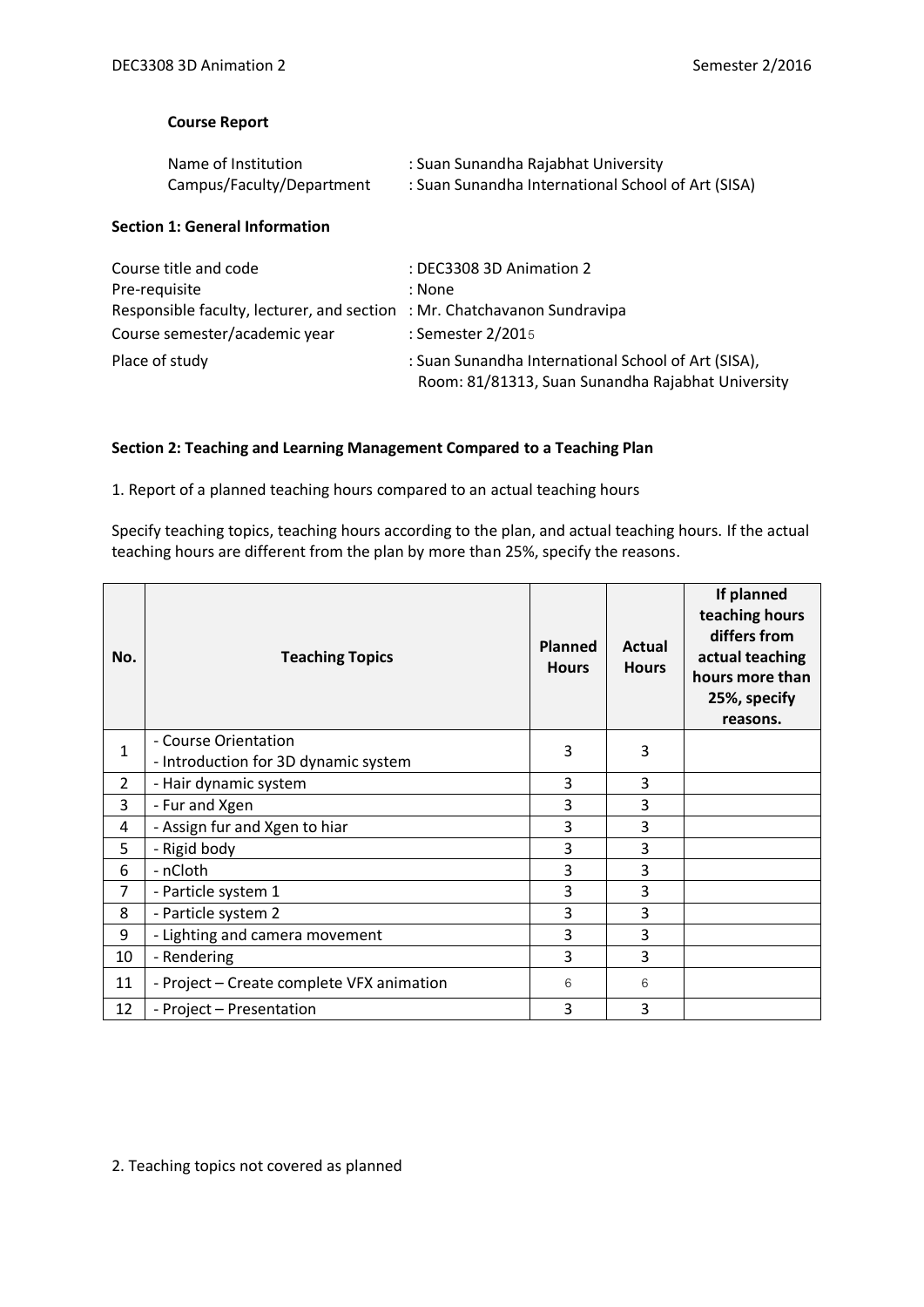Specify topics that are not covered according to the teaching plan. The lecturer may consider whether the main points of the topics affect learning outcomes at both the course and program levels. If there is any impact on student learning outcomes, give suggestions.

| <b>Teaching Topics Not Covered As Planed</b> | <b>Effects to Learning Outcomes</b> | <b>Provide Any Suggestions</b> |
|----------------------------------------------|-------------------------------------|--------------------------------|
|                                              |                                     |                                |

## 3. Efficiency of teaching towards learning outcomes, as specified in course design

Specify whether teaching methodology can lead towards achievement of all domains of learning outcomes, as articulated in course specification. Specify problems found in teaching. Give suggestions.

|                                                                                                                                                                                                                                                                                                                  | <b>Teaching Methodology</b>                                                                                                                                                                                                                                                                                   |            | <b>Efficiency</b> | <b>Setback During</b>                                                                              |
|------------------------------------------------------------------------------------------------------------------------------------------------------------------------------------------------------------------------------------------------------------------------------------------------------------------|---------------------------------------------------------------------------------------------------------------------------------------------------------------------------------------------------------------------------------------------------------------------------------------------------------------|------------|-------------------|----------------------------------------------------------------------------------------------------|
| <b>Domains of Learning Outcomes</b>                                                                                                                                                                                                                                                                              | and Activities in Class                                                                                                                                                                                                                                                                                       | <b>Yes</b> | <b>No</b>         | <b>Teaching and</b><br><b>Suggestions</b>                                                          |
| <b>Ethics and Morals</b><br>1. Honesty<br>2. Integrity<br>3. Responsibility<br>4. Punctuality<br>5. Tolerance<br>6. Confidence                                                                                                                                                                                   | 1. Rules setting such as<br>attending the class on<br>time and regularly<br>2. Group discussion<br>3. Group work<br>Responsible for given<br>tasks and be honest in<br>working and                                                                                                                            | $\sqrt{ }$ |                   | - Need to explain to<br>students to<br>understand the<br>consequences of being<br>late and absent. |
|                                                                                                                                                                                                                                                                                                                  | examination                                                                                                                                                                                                                                                                                                   |            |                   |                                                                                                    |
| Knowledge<br>1. Can apply knowledge in real<br>working time<br>2. Dare to use creativity that's<br>profit for film production<br>development<br>3. Understand in working<br>process rightly in standard<br>4. Good attitude to profession<br>and work based on<br>moralities and ethics of<br>mass communicators | 1. Explain and conclude<br>ideas through<br>teaching documents<br>and presentation by<br>programs of<br>Microsoft<br>PowerPoint,<br>Microsoft Word and<br>Internet<br>2. Single and group<br>assignment and<br>discussion<br>3. Games for case<br>studies understanding<br>and conclusion<br>4. Quiz in class | $\sqrt{ }$ |                   | - Some students have<br>extremely limited<br>ability in English.                                   |
| <b>Cognitive Skills</b>                                                                                                                                                                                                                                                                                          |                                                                                                                                                                                                                                                                                                               |            |                   |                                                                                                    |
| 1. Can apply theoretical section<br>and practical part to film                                                                                                                                                                                                                                                   | 1. Practice and ideas<br>conclusion by program                                                                                                                                                                                                                                                                | $\sqrt{ }$ |                   | - Students need to get<br>real time information                                                    |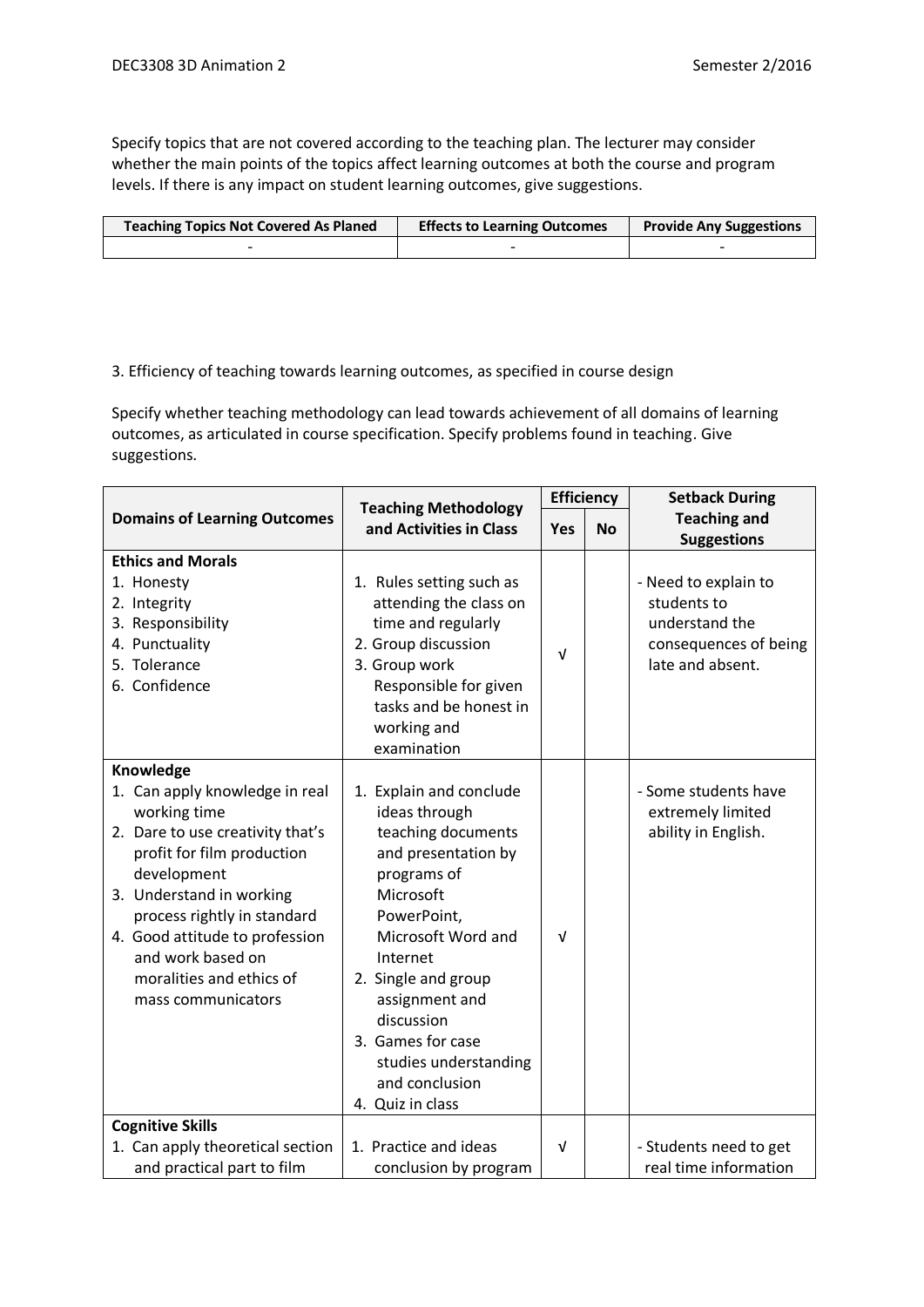| production                   | of Microsoft         |  | in classroom. |
|------------------------------|----------------------|--|---------------|
| 2. Can analyze situations in | PowerPoint           |  |               |
| film production              | 2. Assignment of     |  |               |
|                              | group discussion and |  |               |
|                              | report               |  |               |
|                              | 3. Group analysis    |  |               |
|                              | based on at present  |  |               |
|                              | film principles      |  |               |

| <b>Domains of Learning Outcomes</b> | <b>Teaching Methodology</b> |            | <b>Efficiency</b> | <b>Setback During Teaching</b> |
|-------------------------------------|-----------------------------|------------|-------------------|--------------------------------|
|                                     | and Activities in Class     | Yes        | <b>No</b>         | and Suggestions                |
| <b>Interpersonal Skills and</b>     |                             |            |                   |                                |
| <b>Responsibilities</b>             |                             |            |                   |                                |
| 1. Relevant interpersonal skill     | 1. Explain and              |            |                   | - Students are too shy to      |
| and classmate                       | conclude ideas              |            |                   | ask questions in class         |
| 2. Skill of creation and            | through teaching            |            |                   |                                |
| maintenance of                      | documents and               |            |                   | - Use team learning and        |
| interpersonal relationship          | presentation by             |            |                   | students ask more              |
| with colleagues and gain and        | programs of                 | ν          |                   | questions within the           |
| loss people                         | Microsoft                   |            |                   | group.                         |
| 3. Professional practice with       | PowerPoint,                 |            |                   |                                |
| self-responsibility and public      | Microsoft Word and          |            |                   |                                |
| responsibility based on             | Internet                    |            |                   |                                |
| moralities and ethics of            | 2. Group works              |            |                   |                                |
| mass communicators                  | assignment                  |            |                   |                                |
| 4. Being leader and follower        | 3. Group presentation       |            |                   |                                |
| while working development           |                             |            |                   |                                |
| <b>Numerical Analysis,</b>          |                             |            |                   |                                |
| <b>Communication and</b>            |                             |            |                   |                                |
| <b>Information</b>                  |                             |            |                   |                                |
| <b>Technology Skills</b>            |                             |            |                   |                                |
| 1. Effective communication          | 1. Communicative            |            |                   |                                |
| skill which are listening,          | technology usage            |            |                   |                                |
| speaking, reading and               | practice such as            |            |                   |                                |
| writing skills                      | assignment sending          |            |                   |                                |
| 2. Information technology           | via e-mail and              |            |                   |                                |
| and new media usage skills          | creation of                 | $\sqrt{ }$ |                   |                                |
| to support film production          | forum for ideas             |            |                   |                                |
| such as information                 | sharing                     |            |                   |                                |
| searching via internet and          | 2. In class discussion      |            |                   |                                |
| uploading produced film             | or playing of case          |            |                   |                                |
| to youtube.com                      | studies games               |            |                   |                                |
|                                     | 3. Report presentation      |            |                   |                                |
|                                     | skill by using proper       |            |                   |                                |
|                                     | forms, tools and            |            |                   |                                |
|                                     | technology                  |            |                   |                                |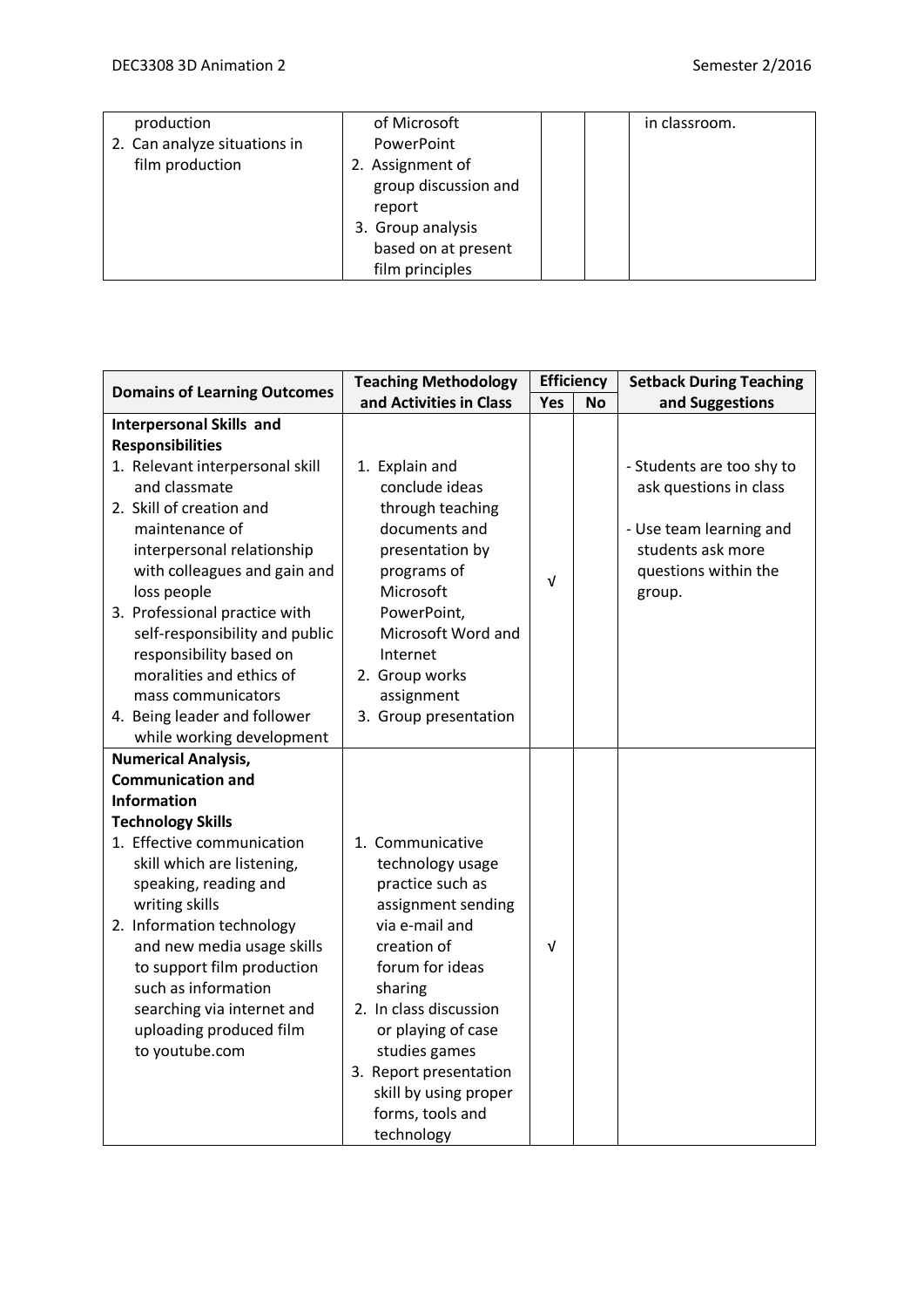### 4. Teaching improvement

Suggest strategies to your department to improve teaching methodology based on problems found in Section 2, No. 3.

Suggestions: Suan Sunandha International School of Art (SISA) needs to improve the speed and the reliable of WIFI system in order for students can find real time information and solve the case study in the classroom.

### **Section 3: Summary of Teaching and Learning Results**

1. Number of students registered for the course : 5 students

- 2. Number of students at the end of the semester : 5 students
- 3. Number of students who withdrew from the course : 0 student
- 4. Distribution of scores level (grade)

| <b>Student's Score as Percentage</b> | Grade     | <b>Total</b> | Percentage |
|--------------------------------------|-----------|--------------|------------|
| 86-100                               | A         | 0            | 0.0        |
| 82-85                                | А-        | 1            | 20.0       |
| 78-81                                | B+        |              | 20.0       |
| 74-77                                | B         | 1            | 20.0       |
| $70-73$                              | <b>B-</b> | 1            | 20.0       |
| 66-69                                | $C+$      | $\mathbf{0}$ | 0.0        |
| 62-65                                | C         | 1            | 20.0       |
| 58-61                                | $C -$     | 0            | 0.0        |
| 54-57                                | D+        | 0            | 0.0        |
| $50 - 53$                            | D         | $\Omega$     | 0.0        |
| 46-49                                | D-        | $\Omega$     | 0.0        |
| $0 - 45$                             | F         | 0            | 0.0        |
|                                      | W         | 0            | 0.0        |

- 5. Factors influencing unusual scores level: None
- 6. Errors from (grade) assessment plan
	- 6.1 Errors about setting time for assessment

6.1.1 Specify errors and reasons.

| <b>6.1 Errors Due To Timing</b>                   | <b>Reasons</b>                             |
|---------------------------------------------------|--------------------------------------------|
| Time for group discussion often takes longer than | It is hard to control group discussion and |
| expected.                                         | students often require more time           |

6.2 Errors about assessment techniques 6.2.1 Specify errors and reasons.

| 6.2 Errors Due To the Assessment Techniques | <b>Reasons</b>                                   |
|---------------------------------------------|--------------------------------------------------|
| Peer evaluation might be bias.              | Students tend to give their best friend a better |
|                                             | evaluation and students do not understand the    |
|                                             | rubric score thoroughly.                         |

7. Revision of student efficiency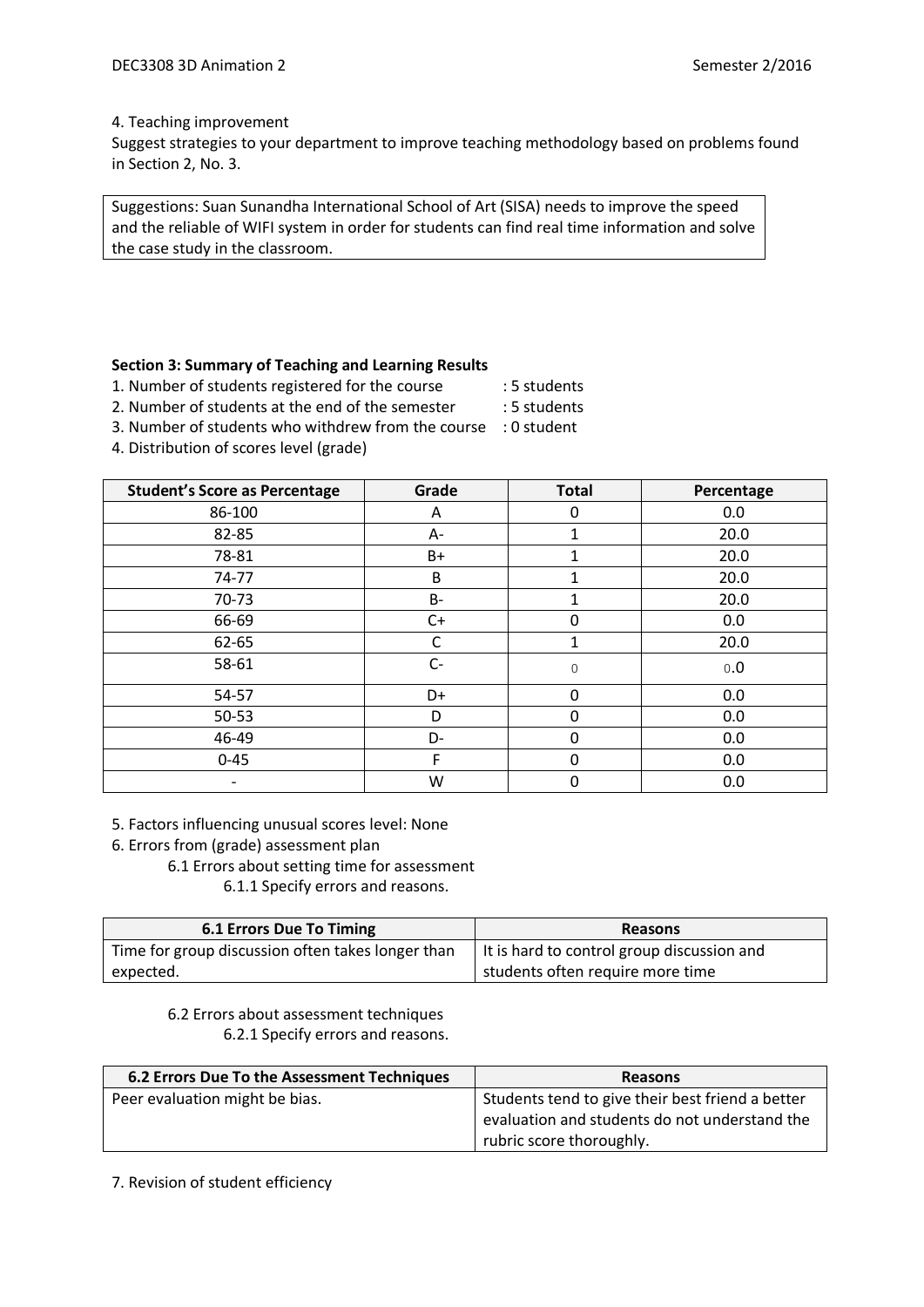Specify methods of revision and summarize the results

| <b>Method of Revision</b>                      | <b>Conclusion</b>                            |
|------------------------------------------------|----------------------------------------------|
| Have a meeting and discussion among lecturers. | Make a suggestion to reduce the bias of peer |
|                                                | evaluation.                                  |

#### **Section 4: Problems and Effects of Course Management**

- 1. Teaching resources and facilities problem
	- 1.1 Specify problems about teaching resources and facilities and their impact.

| <b>Problems</b>                                 | Impacts                                       |
|-------------------------------------------------|-----------------------------------------------|
| The screen is too small for the students to see | It causes unclear presentation on screen that |
| clearly.                                        | makes the students cannot see and understand  |
|                                                 | the content clearly.                          |

### 2. Management and organization problem

2.1 Specify problems about management and organization and their impact on student learning.

| <b>Problems</b>                                | Impacts                                         |
|------------------------------------------------|-------------------------------------------------|
| There are too much trouble and procedures to   | Students lose their opportunities to learn from |
| take students to field trip off campus such as | real things outside.                            |
| process of getting and approving for a bus.    |                                                 |

### **Section 5: Course Evaluation**

1. Result of student course evaluations (please see attachment.)

### 1.1 Feedback from student evaluations

1.1.1 Specify strengths and weaknesses.

Students need more time to prepare their presentation and do their term paper.

1.2 Lecturer's opinion of student feedback

Lecturer agrees that it will help students by providing a better technique of searching information in order to save students' time.

2. Result of course evaluation from other evaluation methods.

2.1 Feedback from other evaluation methods

2.1.1 Specify strengths and weaknesses.

Strength : This course is enjoyable and helps students to understand about psychology. Weakness : There are too many topics that students need to understand in a short time.

2.2 Lecturer's opinion of feedback